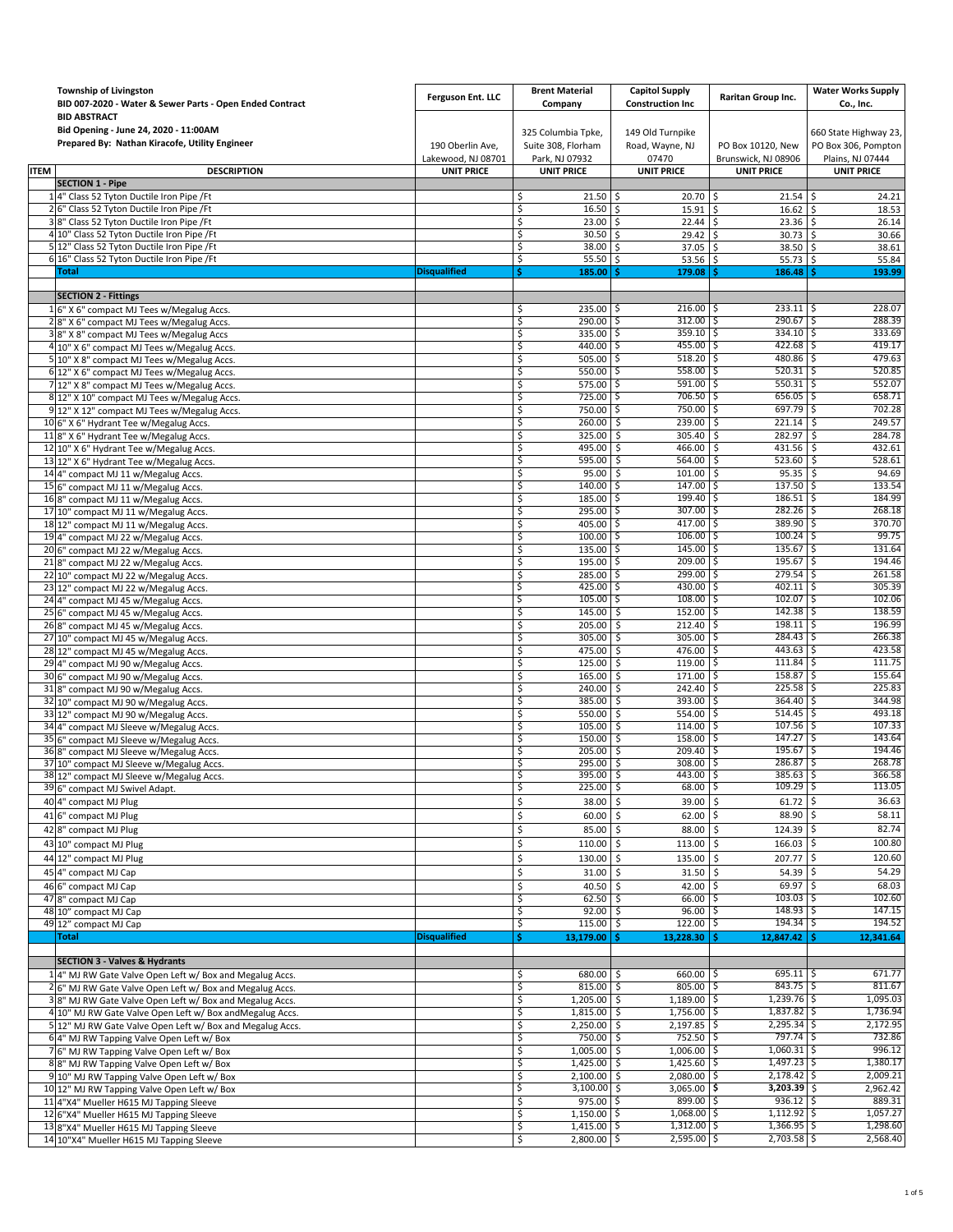|             | <b>Township of Livingston</b><br>BID 007-2020 - Water & Sewer Parts - Open Ended Contract                                            | Ferguson Ent. LLC                       | <b>Brent Material</b><br>Company         | <b>Capitol Supply</b><br><b>Construction Inc</b> | Raritan Group Inc.                       | <b>Water Works Supply</b><br>Co., Inc.       |
|-------------|--------------------------------------------------------------------------------------------------------------------------------------|-----------------------------------------|------------------------------------------|--------------------------------------------------|------------------------------------------|----------------------------------------------|
|             | <b>BID ABSTRACT</b><br>Bid Opening - June 24, 2020 - 11:00AM<br>Prepared By: Nathan Kiracofe, Utility Engineer                       | 190 Oberlin Ave,                        | 325 Columbia Tpke,<br>Suite 308, Florham | 149 Old Turnpike<br>Road, Wayne, NJ              | PO Box 10120, New                        | 660 State Highway 23,<br>PO Box 306, Pompton |
| <b>ITEM</b> | <b>DESCRIPTION</b>                                                                                                                   | Lakewood, NJ 08701<br><b>UNIT PRICE</b> | Park, NJ 07932<br><b>UNIT PRICE</b>      | 07470<br><b>UNIT PRICE</b>                       | Brunswick, NJ 08906<br><b>UNIT PRICE</b> | Plains, NJ 07444<br><b>UNIT PRICE</b>        |
|             | 15 12"X4" Mueller H615 MJ Tapping Sleeve                                                                                             |                                         | \$<br>2,800.00 \$                        | $2,595.00$ \$                                    | 2,703.58 \$                              | 2,568.40                                     |
|             | 16 6"X6" Mueller H615 MJ Tapping Sleeve                                                                                              |                                         | \$<br>$1,150.00$ \$                      | $1,068.00$ \$                                    | $1,112.92$ \$                            | 1,057.27                                     |
|             | 17 8"X6" Mueller H615 MJ Tapping Sleeve                                                                                              |                                         | \$<br>$1,415.00$ \$                      | $1,312.00$ \$                                    | $1,366.95$ \$                            | 1,298.60                                     |
|             | 18 10"X6" Mueller H615 MJ Tapping Sleeve                                                                                             |                                         | \$<br>2,800.00                           | 2,595.00<br>-\$                                  | $2,703.58$ \$<br>\$                      | 2,568.40                                     |
|             | 19 12"X6" Mueller H615 MJ Tapping Sleeve                                                                                             |                                         | \$<br>2,800.00                           | $2,595.00$ \$<br>-S                              | $2,703.58$ \$                            | 2,568.40                                     |
|             | 20 8"X8" Mueller H615 MJ Tapping Sleeve                                                                                              |                                         | \$<br>$1,525.00$ \$                      | $1,420.00$ \$                                    | $1,479.69$ \$                            | 1,405.70                                     |
|             | 21 10"X8" Mueller H615 MJ Tapping Sleeve                                                                                             |                                         | \$<br>2,975.00                           | $2,757.00$ \$<br>۱\$                             | $2,872.74$ \$                            | 2,729.10                                     |
|             | 22 12"X8" Mueller H615 MJ Tapping Sleeve                                                                                             |                                         | \$<br>2,975.00                           | $2,757.00$ \$<br>-S                              | 2,871.95                                 | 2,728.35<br>-S                               |
|             | 23 10"X10" Mueller H615 MJ Tapping Sleeve                                                                                            |                                         | \$<br>3,025.00                           | $2,811.00$ \$<br>۱\$                             | $2,929.00$ \$                            | 2,728.35                                     |
|             | 24 12"X10" Mueller H615 MJ Tapping Sleeve                                                                                            |                                         | \$<br>$3,450.00$ \$                      | $3,189.00$ \$                                    | $3,323.18$ \$                            | 3.157.02                                     |
|             | 25 12"X12" Mueller H615 MJ Tapping Sleeve                                                                                            |                                         | \$<br>3,550.00                           | $3,278.00$ \$<br>l \$                            | $3,416.43$ \$                            | 3,245.60                                     |
|             | 26 Fire Hydrant Mueller A423 4' Bury w/Megalug Accs. and Storz pumper nozzle                                                         |                                         | 2,625.00<br>\$                           | $2,536.00$ \$<br>-S                              | $2,641.06$ \$                            | 2,557.00                                     |
|             | 27 Fire Hydrant Mueller A423 4' 6" Bury w/Megalug Accs. and Storz pumper nozzle                                                      |                                         | \$<br>2,675.00                           | $2,586.00$ \$<br>l\$                             | $2,693.56$ \$                            | 2,778.00                                     |
|             | 28 Fire Hydrant Mueller A423 5' 0" Bury w/Megalug Accs. and Storz pumper nozzle                                                      |                                         | $2,715.00$ \$<br>\$                      | $2,636.00$ \$                                    | 2,746.18                                 | 2,832.00                                     |
|             | 29 Fire Hydrant Mueller A423 5' 6" Bury w/Megalug Accs. and Storz pumper nozzle                                                      |                                         | \$<br>2,775.00                           | $2,687.00$ \$<br>-S                              | 2,798.74 \$                              | 2,710.00                                     |
|             | 30 Fire Hydrant Mueller A423 6' Bury w/Megalug Accs. and Storz pumper nozzle                                                         |                                         | \$<br>2,825.00                           | $2,737.00$ \$<br>-S                              | 2,851.24                                 | 2,760.00<br>\$.                              |
|             | 31 Fire Hydrant Mueller A423 6' 6" Bury w/Megalug Accs. and Storz pumper nozzle                                                      |                                         | \$<br>$2,875.00$ \$                      | 2,788.00 \$                                      | $2,903.91$ \$                            | 2,811.00                                     |
|             | 32 6" Mueller A320 Extension Kit Complete                                                                                            |                                         | \$<br>415.00                             | $387.50$ \$<br>-S                                | $399.74$ \$                              | 399.74                                       |
|             | 33 12" Mueller A320 Extension Kit Complete                                                                                           |                                         | \$<br>485.00                             | 454.50<br>-S                                     | 468.98<br>-\$                            | 468.98<br>-S                                 |
|             | 34 18" Mueller A320 Extension Kit Complete                                                                                           |                                         | \$<br>$550.00$ \$                        | $515.50$ $\frac{2}{5}$                           | $532.15$ $\sqrt{5}$                      | 532.15                                       |
|             | 35 24" Mueller A320 Extension Kit Complete                                                                                           |                                         | \$<br>$625.00$ \$                        | 580.00 \$                                        | $598.58$ \$                              | 598.58                                       |
|             | 36 36" Mueller A320 Extension Kit Complete                                                                                           |                                         | 975.00<br>\$                             | 909.00<br>\$.                                    | $937.96$ \$<br>\$                        | 891.06                                       |
|             |                                                                                                                                      |                                         |                                          | 387.00<br>۱\$                                    | $399.74$ \$<br>\$,                       | 399.74                                       |
|             | 37 6" Mueller A320-00 Extension Kit Complete (Improved)<br>38 12" Mueller A320-00 Extension Kit Complete (Improved)                  |                                         | \$<br>415.00<br>\$<br>485.00 \$          | 454.50                                           | 468.98<br>Ŝ.                             | 468.98<br>\$                                 |
|             | 39 24" Mueller A320-00 Extension Kit Complete (Improved)                                                                             |                                         | \$<br>625.00                             | 580.20<br>۱\$                                    | \$<br>$598.58$ \$                        | 598.58                                       |
|             |                                                                                                                                      |                                         | 975.00                                   | 909.00<br>-Ŝ                                     | 937.96<br>\$                             | 891.06<br>-\$                                |
|             | 40 36" Mueller A320-00 Extension Kit Complete (Improved)                                                                             |                                         | \$<br>\$<br>385.00                       | 352.00                                           | 366.62<br>\$.                            | Ŝ.                                           |
|             | 41 6" Mueller A319-00 Extension Kit Complete (Improved                                                                               |                                         | 440.00 \$                                | \$.<br>$406.00$ \$                               | $422.88$ \$                              | 366.61                                       |
|             | 42 12" Mueller A319-00 Extension Kit Complete (Improved)                                                                             |                                         | \$<br>530.00                             | -\$<br>490.00                                    | $511.19$ \$<br>\$                        | 422.87<br>511.19                             |
|             | 43 24" Mueller A319-00 Extension Kit Complete (Improved)                                                                             |                                         | \$<br>925.00                             | 853.00                                           | 889.83                                   | 845.33                                       |
|             | 44 36" Mueller A319-00 Extension Kit Complete (Improved)                                                                             |                                         | \$                                       | -\$                                              | -\$                                      | \$.                                          |
|             | 45 Mueller 280359 Main Valve Repair Kit                                                                                              |                                         | \$<br>450.00                             | ۱\$<br>419.00 \$                                 | $436.33$ \$<br>$637.28$ \$               | 436.33                                       |
|             | 46 Mueller 280367 Main Valve Repair Kit (Improved)                                                                                   |                                         | \$<br>650.00                             | $611.50$ \$<br>۱\$                               |                                          | 637.27                                       |
| 47          | Mueller 280366 Main Valve Repair Kit (Improved)                                                                                      |                                         | \$<br>550.00                             | 518.00<br>-\$                                    | \$<br>539.67                             | \$<br>539.03                                 |
|             | 48 Mueller A301 Safety Flange Repair Kit                                                                                             |                                         | \$<br>180.00                             | 168.00 \$<br>۱\$                                 | 175.28                                   | \$<br>175.27                                 |
|             | 49 Mueller A301-00 Safety Flange Repair Kit (Improved)                                                                               |                                         | \$<br>180.00                             | 168.00<br>-\$                                    | 175.28<br>Ŝ.<br>$175.28$ \$              | 175.27<br>Ŝ.<br>175.27                       |
|             | 50 Mueller A300-00 Safety Flange Repair Kit (Improved)                                                                               |                                         | \$<br>180.00<br>\$<br>68.50              | -\$<br>168.00 \$<br>$64.00$ \$<br>۱\$            | $66.68$ \$                               | 66.67                                        |
|             | 51 Mueller 280355 Bonnet Repair Kit<br>Total                                                                                         | <b>Disqualified</b>                     | Ś.                                       |                                                  |                                          | 72,485.89                                    |
|             |                                                                                                                                      |                                         | 76,528.50                                | 72,552.65                                        | 75,625.72                                |                                              |
|             | <b>SECTION 4 - Repair Clamps &amp; Couplings</b>                                                                                     |                                         |                                          |                                                  |                                          |                                              |
|             | 14"X 8" Powerseal 3121 Iron Lug Repair Clamp (Ductile)                                                                               |                                         | No Bid                                   | S                                                | 43.00 No Bid                             | 46.27<br>\$                                  |
|             | 2 6"X 8" Powerseal 3121 Iron Lug Repair Clamp (Ductile)                                                                              |                                         | No Bid                                   | 50.40<br>\$                                      | No Bid                                   | \$<br>53.80                                  |
|             | 38"X 8" Powerseal 3121 Iron Lug Repair Clamp (Ductile)                                                                               |                                         | No Bid                                   | \$                                               | 60.00 No Bid                             | \$<br>61.91                                  |
|             | 4 10"X 8" Powerseal 3121 Iron Lug Repair Clamp (Ductile)                                                                             |                                         | No Bid                                   | 73.00<br>\$                                      | No Bid                                   | 72.07<br>\$                                  |
|             | 5 12"X 8" Powerseal 3121 Iron Lug Repair Clamp (Ductile)                                                                             |                                         | No Bid                                   | \$                                               | 83.00 No Bid                             | \$<br>72.39                                  |
|             | 6 4"X 12" Powerseal 3121 Iron Lug Repair Clamp (Ductile)                                                                             |                                         | No Bid                                   | \$<br>58.00                                      | No Bid                                   | 65.60<br>\$                                  |
|             | 76" X 12" Powerseal 3121 Iron Lug Repair Clamp (Ductile)                                                                             |                                         | No Bid                                   | \$                                               | 80.60 No Bid                             | 77.99<br>\$                                  |
|             | 8 8" X 12" Powerseal 3121 Iron Lug Repair Clamp (Ductile)                                                                            |                                         | No Bid                                   |                                                  | 96.50 No Bid                             | -\$<br>91.12                                 |
|             | 9 10" X 12" Powerseal 3121 Iron Lug Repair Clamp (Ductile)                                                                           |                                         | No Bid                                   | Ş<br>\$                                          | 114.00 No Bid                            | \$<br>100.92                                 |
|             |                                                                                                                                      |                                         | No Bid                                   |                                                  | 133.00 No Bid                            | 106.47<br>\$                                 |
|             | 10 12" X 12" Powerseal 3121 Iron Lug Repair Clamp (Ductile)<br>11 4" X 16" Powerseal 3121 Iron Lug Repair Clamp (Ductile)            |                                         | No Bid                                   | \$<br>\$                                         | 84.40 No Bid                             | \$<br>88.98                                  |
|             | 12 6" X 16" Powerseal 3121 Iron Lug Repair Clamp (Ductile)                                                                           |                                         | No Bid                                   | \$                                               | 93.50 No Bid                             | 102.52<br>\$                                 |
|             |                                                                                                                                      |                                         | No Bid                                   | \$                                               | 96.50 No Bid                             | \$<br>120.69                                 |
|             | 13 8" X 16" Powerseal 3121 Iron Lug Repair Clamp (Ductile)                                                                           |                                         | No Bid                                   | \$                                               | 143.50 No Bid                            | \$<br>136.81                                 |
|             | 14 10" X 16" Powerseal 3121 Iron Lug Repair Clamp (Ductile)                                                                          |                                         | No Bid                                   | \$                                               | 165.50 No Bid                            | \$<br>143.65                                 |
|             | 15 12" X 16" Powerseal 3121 Iron Lug Repair Clamp (Ductile)                                                                          |                                         | No Bid                                   | \$                                               | 113.30 No Bid                            | \$<br>123.16                                 |
|             | 16 4" X 20" Powerseal 3121 Iron Lug Repair Clamp (Ductile)                                                                           |                                         |                                          |                                                  | 135.50 No Bid                            | 140.12                                       |
|             | 17 6" X 20" Powerseal 3121 Iron Lug Repair Clamp (Ductile)                                                                           |                                         | No Bid                                   | \$<br>159.60 No Bid                              |                                          | \$                                           |
|             | 18 8" X 20" Powerseal 3121 Iron Lug Repair Clamp (Ductile)                                                                           |                                         | No Bid                                   | \$<br>\$                                         | 192.00 No Bid                            | \$<br>164.94<br>189.28                       |
|             | 19 10" X 20" Powerseal 3121 Iron Lug Repair Clamp (Ductile)                                                                          |                                         | No Bid<br>No Bid                         | \$                                               | 218.50 No Bid                            | \$<br>\$<br>200.55                           |
|             | 20 12" X 20" Powerseal 3121 Iron Lug Repair Clamp (Ductile)                                                                          |                                         |                                          |                                                  | 63.00 No Bid                             | 53.31                                        |
|             | 21 4" X 8" X 3/4" Powerseal 3131 Iron Lug Repair Clamp (Ductile)<br>22 6" X 8" X 3/4" Powerseal 3131 Iron Lug Repair Clamp (Ductile) |                                         | No Bid<br>No Bid                         | \$.<br>\$                                        | 70.50 No Bid                             | \$<br>63.78<br>\$                            |
|             | 23 8" X 8" X 3/4" Powerseal 3131 Iron Lug Repair Clamp (Ductile)                                                                     |                                         | No Bid                                   | \$                                               | 80.50 No Bid                             | 71.95<br>\$                                  |
|             | 24 10" X 8" X 3/4" Powerseal 3131 Iron Lug Repair Clamp (Ductile)                                                                    |                                         | No Bid                                   | \$                                               | 106.00 No Bid                            | 76.16<br>\$                                  |
|             | 25 12" X 8" X 3/4" Powerseal 3131 Iron Lug Repair Clamp (Ductile)                                                                    |                                         | No Bid                                   | \$                                               | 117.00 No Bid                            | 76.45<br>\$                                  |
|             | 26 4" X 12" X 3/4" Powerseal 3131 Iron Lug Repair Clamp (Ductile)                                                                    |                                         | No Bid                                   | \$                                               | 90.00 No Bid                             | 73.05<br>\$                                  |
|             | 27 6" X 12" X 3/4" Powerseal 3131 Iron Lug Repair Clamp (Ductile)                                                                    |                                         | No Bid                                   | \$                                               | 101.00 No Bid                            | \$<br>84.52                                  |
|             | 28 8" X 12" X 3/4" Powerseal 3131 Iron Lug Repair Clamp (Ductile)                                                                    |                                         | No Bid                                   | \$                                               | 117.00 No Bid                            | 95.74<br>\$                                  |
|             | 29 10" X 12" X 3/4" Powerseal 3131 Iron Lug Repair Clamp (Ductile)                                                                   |                                         | No Bid                                   | \$                                               | 134.50 No Bid                            | 104.51<br>\$                                 |
|             | 30 12" X 12" X 3/4" Powerseal 3131 Iron Lug Repair Clamp (Ductile)                                                                   |                                         | No Bid                                   | \$                                               | 153.60 No Bid                            | \$<br>110.27                                 |
|             | 31 4" X 8" X 1" Powerseal 3131 Iron Lug Repair Clamp (Ductile)                                                                       |                                         | No Bid                                   | \$.                                              | 63.00 No Bid                             | 53.31<br>\$                                  |
|             | 32 6" X 8" X 1" Powerseal 3131 Iron Lug Repair Clamp (Ductile)                                                                       |                                         | No Bid                                   | \$                                               | 71.00 No Bid                             | 63.78<br>\$                                  |
|             | 338" X 8" X 1" Powerseal 3131 Iron Lug Repair Clamp (Ductile)                                                                        |                                         | No Bid                                   | \$                                               | 81.00 No Bid                             | 71.95<br>\$                                  |
|             | 34 10" X 8" X 1" Powerseal 3131 Iron Lug Repair Clamp (Ductile)                                                                      |                                         | No Bid                                   | \$.                                              | 94.00 No Bid                             | 76.16<br>\$                                  |
|             | 35 12" X 8" X 1" Powerseal 3131 Iron Lug Repair Clamp (Ductile)                                                                      |                                         | No Bid                                   | \$                                               | 104.00 No Bid                            | 76.45<br>\$                                  |
|             | 36 4" X 12" X 1" Powerseal 3131 Iron Lug Repair Clamp (Ductile)                                                                      |                                         | No Bid                                   | Ş                                                | 90.00 No Bid                             | 73.05<br>Ş                                   |
|             | 37 6" X 12" X 1" Powerseal 3131 Iron Lug Repair Clamp (Ductile)                                                                      |                                         | No Bid                                   | \$                                               | 101.00 No Bid                            | 84.52<br>\$                                  |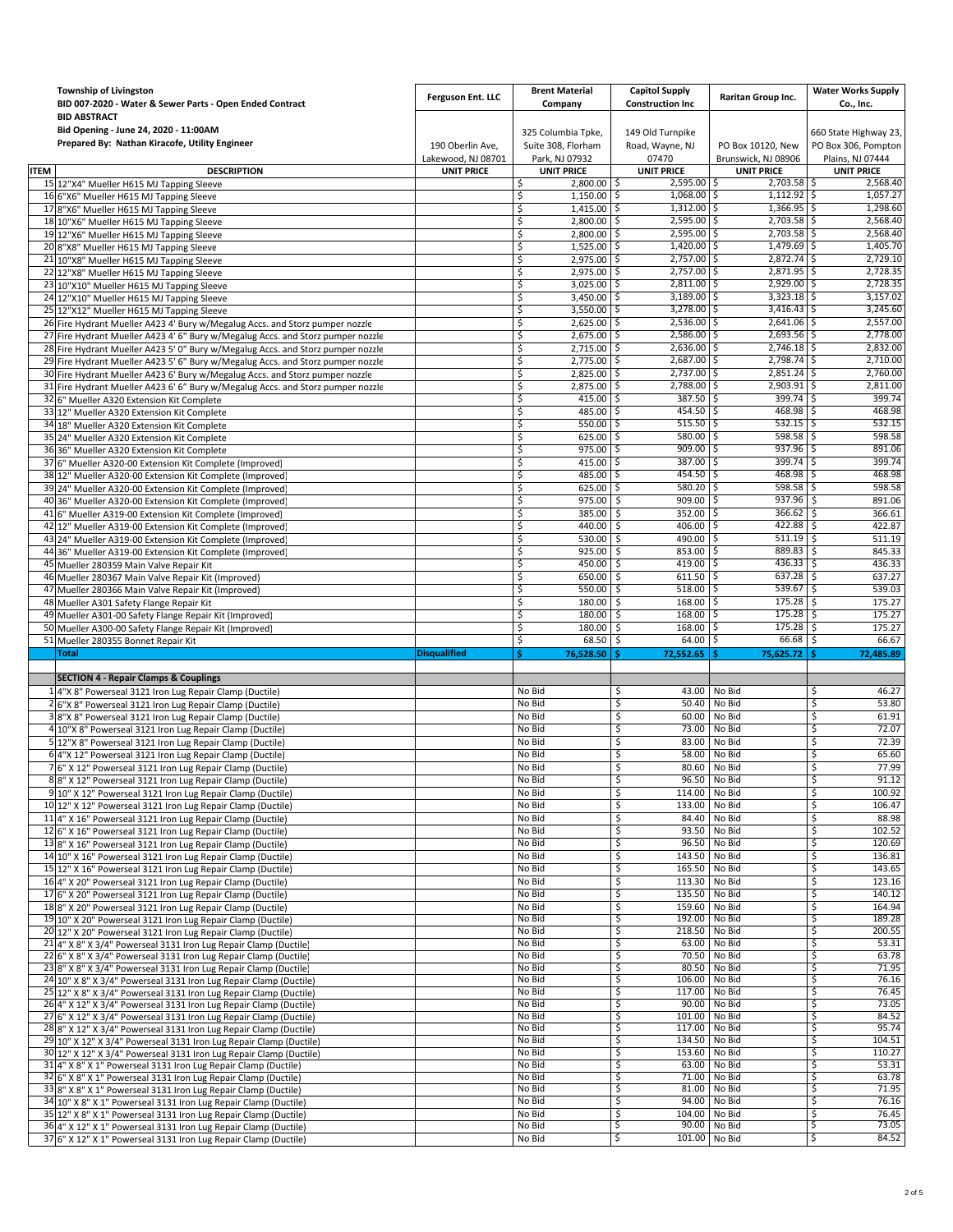|             | <b>Township of Livingston</b><br>BID 007-2020 - Water & Sewer Parts - Open Ended Contract<br><b>BID ABSTRACT</b>                       | Ferguson Ent. LLC                      | <b>Brent Material</b><br>Company                           | <b>Capitol Supply</b><br><b>Construction Inc</b> | Raritan Group Inc.                       | <b>Water Works Supply</b><br>Co., Inc.                           |
|-------------|----------------------------------------------------------------------------------------------------------------------------------------|----------------------------------------|------------------------------------------------------------|--------------------------------------------------|------------------------------------------|------------------------------------------------------------------|
|             | Bid Opening - June 24, 2020 - 11:00AM<br>Prepared By: Nathan Kiracofe, Utility Engineer                                                | 190 Oberlin Ave,<br>Lakewood, NJ 08701 | 325 Columbia Tpke,<br>Suite 308, Florham<br>Park, NJ 07932 | 149 Old Turnpike<br>Road, Wayne, NJ<br>07470     | PO Box 10120, New<br>Brunswick, NJ 08906 | 660 State Highway 23,<br>PO Box 306, Pompton<br>Plains, NJ 07444 |
| <b>ITEM</b> | <b>DESCRIPTION</b>                                                                                                                     | <b>UNIT PRICE</b>                      | <b>UNIT PRICE</b>                                          | <b>UNIT PRICE</b>                                | <b>UNIT PRICE</b>                        | <b>UNIT PRICE</b>                                                |
|             | 38 8" X 12" X 1" Powerseal 3131 Iron Lug Repair Clamp (Ductile)                                                                        |                                        | No Bid                                                     | 117.00<br>\$.                                    | No Bid                                   | 95.74<br>\$.                                                     |
|             | 39 10" X 12" X 1" Powerseal 3131 Iron Lug Repair Clamp (Ductile)                                                                       |                                        | No Bid                                                     | \$<br>134.00                                     | No Bid                                   | 105.03<br>\$                                                     |
|             | 40 12" X 12" X 1" Powerseal 3131 Iron Lug Repair Clamp (Ductile)                                                                       |                                        | No Bid                                                     | 154.00<br>\$                                     | No Bid                                   | 110.27<br>\$                                                     |
|             | 41 4.80" x 3" Powerseal 3436AS 3/4" & 1" Corp Termination Sleeve                                                                       |                                        | No Bid                                                     | \$<br>516.00<br>583.00                           | No Bid                                   | 211.03<br>\$<br>221.16                                           |
|             | 42 6.90" x 3" Powerseal 3436AS 3/4" & 1" Corp Termination Sleeve                                                                       |                                        | No Bid<br>No Bid                                           | \$.<br>628.00<br>\$                              | No Bid<br>No Bid                         | \$<br>285.60<br>\$                                               |
|             | 43 6.90" x 6" Powerseal 3436AS 1-1/2" & 2" Corp Termination Sleeve<br>44 9.05" x 3" Powerseal 3436AS 3/4" & 1" Corp Termination Sleeve |                                        | No Bid                                                     | \$<br>638.50                                     | No Bid                                   | 233.21<br>\$                                                     |
|             | 45 9.05" x 6" Powerseal 3436AS 1-1/2" & 2" Corp Termination Sleeve                                                                     |                                        | No Bid                                                     | \$<br>663.50                                     | No Bid                                   | 297.98<br>\$                                                     |
|             | 46 11.10" x 3" Powerseal 3436AS 3/4" & 1" Corp Termination Sleeve                                                                      |                                        | No Bid                                                     | 733.50<br>\$.                                    | No Bid                                   | 245.09<br>\$.                                                    |
|             | 47 11.10" x 6" Powerseal 3436AS 1-1/2" & 2" Corp Termination Sleeve                                                                    |                                        | No Bid                                                     | \$<br>755.50                                     | No Bid                                   | 307.96<br>\$                                                     |
|             | 48 13.20" x 3" Powerseal 3436AS 3/4" & 1" Corp Termination Sleeve                                                                      |                                        | No Bid                                                     | 771.50<br>\$                                     | No Bid                                   | 267.84<br>\$                                                     |
|             | 49 13.20" x 6" Powerseal 3436AS 1-1/2" & 2" Corp Termination Sleeve                                                                    |                                        | No Bid                                                     | \$<br>792.00                                     | No Bid                                   | \$<br>327.85                                                     |
|             | 50 4" Hymax 2 Coupling                                                                                                                 |                                        | No Bid                                                     | 150.50<br>\$                                     | No Bid                                   | 157.61<br>\$                                                     |
|             | 51 6" Hymax 2 Coupling                                                                                                                 |                                        | No Bid                                                     | 199.50<br>\$                                     | No Bid                                   | 208.73<br>\$                                                     |
|             | 52 8" Hymax 2 Coupling                                                                                                                 |                                        | No Bid                                                     | \$<br>224.50                                     | No Bid                                   | 235.67<br>\$                                                     |
|             | 53 10" Hymax 2 Coupling                                                                                                                |                                        | No Bid                                                     | 290.00<br>\$                                     | No Bid                                   | \$<br>303.18                                                     |
|             | 54 12" Hymax 2 Coupling                                                                                                                |                                        | No Bid                                                     | 342.00<br>\$                                     | No Bid                                   | 436.67<br>\$                                                     |
|             | 55 4" Hymax Grip Swivel Joint                                                                                                          |                                        | No Bid                                                     | 762.00<br>\$.                                    | No Bid                                   | 738.55<br>\$                                                     |
|             | 56 6" Hymax Grip Swivel Joint                                                                                                          |                                        | No Bid                                                     | 971.00<br>\$                                     | No Bid                                   | \$<br>941.02                                                     |
|             | 57 8" Hymax Grip Swivel Joint                                                                                                          |                                        | No Bid                                                     | \$<br>1,391.00                                   | No Bid                                   | 1,348.61<br>\$                                                   |
|             | 58 6" X 4" Hymax 2 Reducer                                                                                                             |                                        | No Bid                                                     | \$<br>257.00<br>312.00<br>\$                     | No Bid                                   | 262.03<br>\$<br>303.09                                           |
|             | 59 8" X 6" Hymax 2 Reducer                                                                                                             |                                        | No Bid<br>No Bid                                           | 377.00<br>\$                                     | No Bid<br>No Bid                         | \$.<br>392.81<br>\$                                              |
|             | 60 10" X 8" Hymax 2 Reducer                                                                                                            |                                        | No Bid                                                     | \$<br>465.00                                     | No Bid                                   | 426.91<br>\$                                                     |
|             | 61 12" X 10" Hymax 2 Reducer<br>62 4" Hymax Grip Coupling                                                                              |                                        | No Bid                                                     | 338.00<br>\$                                     | No Bid                                   | 188.32<br>\$                                                     |
|             | 63 6" Hymax Grip Coupling                                                                                                              |                                        | No Bid                                                     | 262.00<br>\$.                                    | No Bid                                   | 259.38<br>\$                                                     |
|             | 64 8" Hymax Grip Coupling                                                                                                              |                                        | No Bid                                                     | 339.00<br>\$                                     | No Bid                                   | 335.00<br>\$                                                     |
|             | 65 10" Hymax Grip Coupling                                                                                                             |                                        | No Bid                                                     | \$<br>430.00                                     | No Bid                                   | 425.24<br>\$                                                     |
|             | 66 12" Hymax Grip Coupling                                                                                                             |                                        | No Bid                                                     | 506.00<br>\$                                     | No Bid                                   | 500.64<br>\$                                                     |
|             | 67 6" x 9" Hymax Clamp                                                                                                                 |                                        | No Bid                                                     | \$.<br>133.00                                    | No Bid                                   | 114.42<br>\$                                                     |
|             | 68 8" x 9" Hymax Clamp                                                                                                                 |                                        | No Bid                                                     | 143.00<br>\$                                     | No Bid                                   | 134.44<br>\$.                                                    |
|             | 69 10" x 9" Hymax Clamp                                                                                                                |                                        | No Bid                                                     | \$<br>219.00                                     | No Bid                                   | \$<br>171.60                                                     |
|             | 70 12" x 9" Hymax Clamp                                                                                                                |                                        | No Bid                                                     | \$                                               | 216.00 No Bid                            | 203.05<br>\$                                                     |
|             | 71 6" x 12" Hymax Clamp                                                                                                                |                                        | No Bid                                                     | 194.00<br>\$.                                    | No Bid                                   | 182.39<br>\$                                                     |
|             | 72 8" x 12" Hymax Clamp                                                                                                                |                                        | No Bid                                                     | \$<br>224.00                                     | No Bid                                   | 210.59<br>\$                                                     |
|             | 73 10" x 12" Hymax Clamp                                                                                                               |                                        | No Bid                                                     | 286.00<br>\$                                     | No Bid                                   | 268.61<br>\$                                                     |
|             | 74 12" x 12" Hymax Clamp                                                                                                               |                                        | No Bid                                                     | \$<br>346.00                                     | No Bid                                   | 355.22<br>\$                                                     |
|             | 75 6" x 15" Hymax Clamp                                                                                                                |                                        | No Bid                                                     | 214.00<br>\$                                     | No Bid                                   | 200.66<br>\$                                                     |
|             | 76 8" x 15" Hymax Clamp                                                                                                                |                                        | No Bid                                                     | \$<br>257.40                                     | No Bid                                   | 242.08<br>\$                                                     |
|             | 77 10" x 15" Hymax Clamp                                                                                                               |                                        | No Bid                                                     | \$<br>331.50                                     | No Bid                                   | \$<br>311.74                                                     |
|             | 78 12" x 15" Hymax Clamp                                                                                                               |                                        | No Bid                                                     | 393.00<br>\$                                     | No Bid                                   | 369.94<br>\$.                                                    |
|             | 79 6" x 24" Hymax Clamp                                                                                                                |                                        | No Bid                                                     | 486.00<br>\$                                     | No Bid                                   | 431.34<br>\$                                                     |
|             | 80 8" x 24" Hymax Clamp                                                                                                                |                                        | No Bid                                                     | 555.00<br>\$                                     | No Bid                                   | 521.59<br>\$                                                     |
|             | 81 10" x 24" Hymax Clamp                                                                                                               |                                        | No Bid<br>No Bid                                           | \$<br>642.00<br>707.00                           | No Bid<br>No Bid                         | \$<br>603.31<br>664.75<br>\$                                     |
|             | 82 12" x 24" Hymax Clamp<br><b>Total</b>                                                                                               | <b>Disqualified</b>                    | <b>No Bid</b>                                              | \$<br>Ś<br>23,280.80                             | <b>No Bid</b>                            | Ś<br>18,626.15                                                   |
|             |                                                                                                                                        |                                        |                                                            |                                                  |                                          |                                                                  |
|             | <b>SECTION 5 - Water Service Parts</b>                                                                                                 |                                        |                                                            |                                                  |                                          |                                                                  |
|             | 13/4" Mueller H15008N Ground Key Corp Valve                                                                                            |                                        | \$<br>$31.50$ \$                                           | $30.00$ \$                                       | $30.67$ \$                               | 30.34                                                            |
|             | 2 1" Mueller H15008N Ground Key Corp Valve                                                                                             |                                        | \$<br>48.00 \$                                             | $45.40$ \$                                       | $46.44$ \$                               | 45.95                                                            |
|             | 3 1 1/2" Mueller H15013N Ori-Corp Corp Valve                                                                                           |                                        | $140.00$ \$<br>\$                                          | $133.10$ \$                                      | $135.99$ \$                              | 134.51                                                           |
|             | 4 2" Mueller H15013N Ori-Corp Corp Valve                                                                                               |                                        | \$<br>230.00 \$                                            | 220.30 \$                                        | $224.96$ \$                              | 222.61                                                           |
|             | 5 3/4" Mueller H15209N Oriseal Curb Stop                                                                                               |                                        | \$<br>64.50                                                | $61.40$ \$<br>۱Ś                                 | $62.76$ \$                               | 61.48                                                            |
|             | 6 1" Mueller H15209N Oriseal Curb Stop                                                                                                 |                                        | \$<br>105.00                                               | 101.60<br>l \$                                   | l \$<br>$103.74$ \$                      | 103.70                                                           |
|             | 7 11/2" Mueller H15209N Oriseal Curb Stop                                                                                              |                                        | \$<br>225.00 \$                                            | $213.60$ \$                                      | $218.11$ \$                              | 215.83                                                           |
|             | 8 2" Mueller H15209N Oriseal Curb Stop                                                                                                 |                                        | \$<br>330.00 \$                                            | $316.20$ \$                                      | $322.87$ \$                              | 319.50                                                           |
|             | 9 3/4" Mueller H15403 Union                                                                                                            |                                        | \$<br>$17.50$ \$                                           | 16.80                                            | ∣\$<br>$17.13$ \$                        | 16.95                                                            |
|             | 10 1" Mueller H15403 Union                                                                                                             |                                        | \$<br>$19.25$ \$<br>68.00 \$                               | $18.30\%$<br>$64.50$ \$                          | $18.69$ \$<br>$65.89$ \$                 | 18.45<br>65.20                                                   |
|             | 11 1 1/2" H154303 Union<br>12 2" Mueller H15403 Union                                                                                  |                                        | \$<br>\$<br>91.50                                          | -\$<br>87.10 \$                                  | $88.98$ \$                               | 88.05                                                            |
|             | 13 3/4" Mueller H15428 Male Adapter                                                                                                    |                                        | \$<br>$14.50$ \$                                           | $13.70$ \$                                       | $14.05$ \$                               | 13.90                                                            |
|             | 14 1" Mueller H15428 Male Adapter                                                                                                      |                                        | \$<br>17.15                                                | ۱\$<br>$16.20$ \$                                | $16.59$ \$                               | 16.42                                                            |
|             | 15 1 1/2" Mueller H15428 Male Adapter                                                                                                  |                                        | \$<br>47.50                                                | $44.90$ \$<br>۱\$                                | $45.87$ \$                               | 45.37                                                            |
|             | 16 2" Mueller H15428 Male Adapter                                                                                                      |                                        | \$<br>68.50 \$                                             | $65.40$ \$                                       | $66.83$ \$                               | 66.13                                                            |
|             | 17 3/4" Mueller H15451 Female Adapter                                                                                                  |                                        | \$<br>$15.50$ \$                                           | 14.70%                                           | $15.05$ \$                               | 15.20                                                            |
|             | 18 1" Mueller H15451 Female Adapter                                                                                                    |                                        | \$<br>$22.00$ \$                                           | 21.00%                                           | $21.52$ \$                               | 21.29                                                            |
|             | 19 1 1/2" Mueller H15451 Female Adapter                                                                                                |                                        | \$<br>60.50                                                | ۱Ś<br>57.40 \$                                   | $58.66$ \$                               | 58.04                                                            |
|             | 20 2" Mueller H15451 Female Adapter                                                                                                    |                                        | \$<br>72.00                                                | 68.00<br>l \$                                    | l\$<br>69.89                             | 69.16<br>l\$                                                     |
|             | 21 3/4" Mueller H15526 Compression Quarter Bend                                                                                        |                                        | \$<br>$21.50$ \$                                           | 20.60%                                           | $21.06$ \$                               | 20.83                                                            |
|             | 22 1" Mueller H15526 Compression Quarter Bend                                                                                          |                                        | $27.50$ \$<br>\$                                           | 26.50                                            | $27.04$ \$<br>۱\$                        | 26.75                                                            |
|             | 23 1 1/2" Mueller H15526 Compression Quarter Bend                                                                                      |                                        | \$<br>94.00                                                | 89.90<br>۱\$                                     | l\$<br>$91.79$ \$                        | 90.83                                                            |
|             | 24 2" Mueller H15526 Compression Quarter Bend                                                                                          |                                        | \$<br>190.00 \$                                            | 182.00 \$                                        | $185.72$ \$                              | 183.78                                                           |
|             | 25 3/4" Mueller H-15528 Compression Eighth Bend                                                                                        |                                        | \$<br>$40.00$ \$                                           | 38.00 \$                                         | $38.73$ \$                               | 38.31                                                            |
|             | 26 1" Mueller H-15528 Compression Eighth Bend                                                                                          |                                        | \$<br>$48.00$ \$                                           | $45.60$ \$                                       | $46.52$ \$                               | 46.03                                                            |
|             | 27 3/4" X 3/4" Mueller H15381N Service Tee                                                                                             |                                        | \$<br>$41.00$ \$                                           | 38.60 \$                                         | $38.72 \quad$ \$                         | 38.97                                                            |
|             | 28 3/4" X 1" Mueller H15381N Service Tee                                                                                               |                                        | $44.00$ \$<br>\$                                           | $41.00$ \$                                       | 46.52 \$                                 | 41.55                                                            |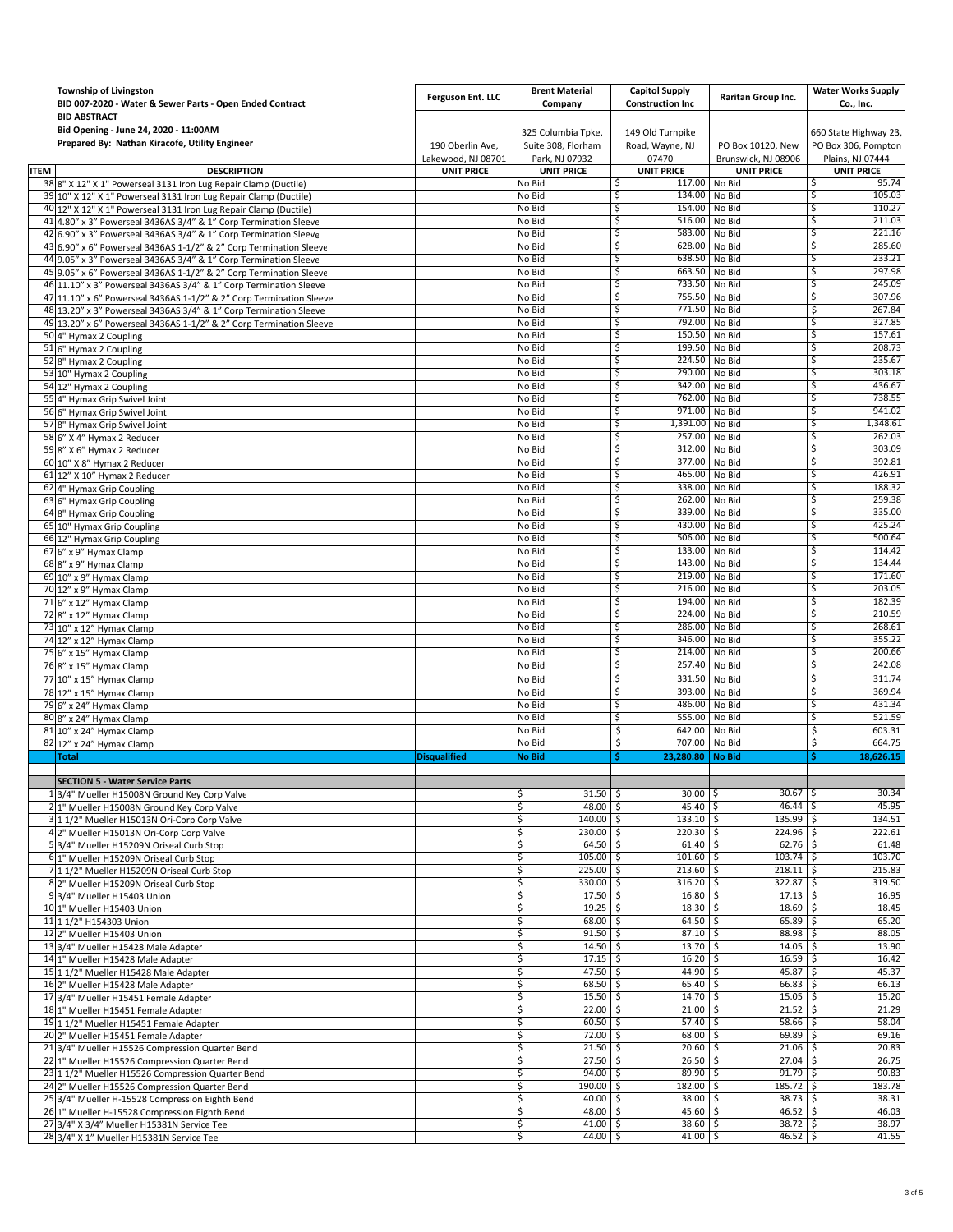| <b>Township of Livingston</b><br>BID 007-2020 - Water & Sewer Parts - Open Ended Contract<br><b>BID ABSTRACT</b>                | Ferguson Ent. LLC                      | <b>Brent Material</b><br>Company                           | <b>Capitol Supply</b><br><b>Construction Inc</b> | Raritan Group Inc.                                         | <b>Water Works Supply</b><br>Co., Inc.                           |
|---------------------------------------------------------------------------------------------------------------------------------|----------------------------------------|------------------------------------------------------------|--------------------------------------------------|------------------------------------------------------------|------------------------------------------------------------------|
| Bid Opening - June 24, 2020 - 11:00AM<br>Prepared By: Nathan Kiracofe, Utility Engineer                                         | 190 Oberlin Ave,<br>Lakewood, NJ 08701 | 325 Columbia Tpke,<br>Suite 308, Florham<br>Park, NJ 07932 | 149 Old Turnpike<br>Road, Wayne, NJ<br>07470     | PO Box 10120, New<br>Brunswick, NJ 08906                   | 660 State Highway 23,<br>PO Box 306, Pompton<br>Plains, NJ 07444 |
| <b>ITEM</b><br><b>DESCRIPTION</b>                                                                                               | <b>UNIT PRICE</b>                      | <b>UNIT PRICE</b>                                          | <b>UNIT PRICE</b>                                | <b>UNIT PRICE</b>                                          | <b>UNIT PRICE</b>                                                |
| 29 3/4" X 1-1/2" Mueller H15381N Service Tee                                                                                    |                                        | \$<br>$95.00$ \$                                           | 90.00                                            | \$<br>$39.38$ \$                                           | 90.76                                                            |
| 30 3/4" X 2" Mueller H15381N Service Tee                                                                                        |                                        | \$<br>250.00 \$                                            | 234.40 \$                                        | $41.99$ \$                                                 | 236.80                                                           |
| 31 1" X 1-1/2" Mueller H15381N Service Tee                                                                                      |                                        | \$<br>$95.00$ \$                                           | $90.00$ \$                                       | $91.72$ \$                                                 | 90.76                                                            |
| 32 1" X 2" Mueller H15381N Service Tee                                                                                          |                                        | \$<br>250.00                                               | l \$<br>248.00 \$                                | $239.30$ \$                                                | 236.80                                                           |
| 33 6" x 1" Mueller Service Saddle w CC Thread - BR2S-0684-100                                                                   |                                        | 125.00<br>\$.                                              | 124.00<br>-\$                                    | 117.35<br>-S                                               | 111.48<br>-\$                                                    |
| 34 6" x 1 1/2" Mueller Service Saddle w CC Thread - BR2S-0684-150                                                               |                                        | $140.00$ \$<br>\$                                          | 142.00 \$                                        | $134.18$ \$                                                | 127.47                                                           |
| 35 6" x 2" Mueller Service Saddle w CC Thread - BR2S-0684-200                                                                   |                                        | \$<br>145.00                                               | 148.00<br>-Ś                                     | \$<br>140.07 \$                                            | 133.06                                                           |
| 36 8" x 1" Mueller Service Saddle w CC Thread - BR2S-0899-100                                                                   |                                        | 150.00<br>\$                                               | 153.00<br>-\$                                    | \$<br>145.26                                               | 137.99<br>\$                                                     |
| 37 8" x 1 1/2" Mueller Service Saddle w CC Thread - BR2S-0899-150                                                               |                                        | 160.00 \$<br>\$<br>165.00                                  | $161.50$ \$<br>$167.00$ \$                       | $152.92$ \$<br>$158.16$ \$                                 | 145.27<br>150.25                                                 |
| 38 8" x 2" Mueller Service Saddle w CC Thread - BR2S-0899-200<br>39 10" x 1" Mueller Service Saddle w CC Thread - BR2S-1104-100 |                                        | \$<br>\$<br>185.00                                         | -\$<br>190.00<br>-\$                             | \$<br>179.96                                               | \$<br>170.96                                                     |
| 40 10" x 1 1/2" Mueller Service Saddle w CC Thread - BR2S-1104-150                                                              |                                        | \$<br>205.00 \$                                            | 208.50 \$                                        | 197.67 \$                                                  | 187.78                                                           |
| 41 10" x 2" Mueller Service Saddle w CC Thread - BR2S-1104-200                                                                  |                                        | 210.00<br>\$                                               | l \$<br>202.00 \$                                | 201.63                                                     | 191.54<br>\$                                                     |
| 42 12" x 1" Mueller Service Saddle w CC Thread - BR2S-1104-100                                                                  |                                        | \$<br>210.00 \$                                            | $211.20$ \$                                      | $200.07$ \$                                                | 190.06                                                           |
| 43 12" x 1 1/2" Mueller Service Saddle w CC Thread - BR2S-13144-150                                                             |                                        | 235.00<br>\$                                               | 238.20 \$<br>-Ś                                  | 225.67                                                     | 214.38<br>l \$                                                   |
| 44 12" x 2" Mueller Service Saddle w CC Thread - BR2S-1314-200                                                                  |                                        | 240.00<br>\$                                               | 242.50<br>-\$                                    | -\$<br>229.79                                              | 218.30<br>-\$                                                    |
| 45 3/4" Type K Copper Pipe (Price per Ft)                                                                                       |                                        | 3.50<br>\$                                                 | 3.125<br>-\$                                     | \$<br>$2.56$ \$                                            | 3.24                                                             |
| 46 1" Type K Copper Pipe (Price per Ft)                                                                                         |                                        | \$<br>4.25                                                 | 4.0638<br>-Ś                                     | -\$<br>$3.34 \pm 5$                                        | 4.23                                                             |
| 47 1 1/2" Type K Copper (Price per Ft)                                                                                          |                                        | 7.50<br>\$.                                                | 6.4625<br>-S                                     | 5.21<br>-\$                                                | 6.59<br>-\$                                                      |
| 48 2" Type K Copper (Price per Ft)                                                                                              |                                        | \$<br>10.00                                                | 11.7560 \$<br>-\$                                | $8.28\%$                                                   | 10.48                                                            |
| <b>Total</b>                                                                                                                    | <b>Disqualified</b>                    | 5,079.15<br>\$.                                            | 4,967.51                                         | 4,655.30                                                   | 4,773.33<br>Ŝ.                                                   |
|                                                                                                                                 |                                        |                                                            |                                                  |                                                            |                                                                  |
| <b>SECTION 6 - Valve &amp; Service Box Parts</b>                                                                                |                                        |                                                            |                                                  |                                                            |                                                                  |
| Bingham & Taylor Series 300 - P304 Adjustable 3" Plastic and Cast Iron Buffalo Curb Box                                         |                                        |                                                            |                                                  |                                                            |                                                                  |
| 1 (52" -58") w/ standard arch and old style water lid                                                                           |                                        | \$<br>55.00                                                | 50.50<br>-S                                      | \$<br>49.40                                                | \$<br>32.88                                                      |
| 2 Bingham & Taylor Series 300 - P326 24" Extension                                                                              |                                        | \$<br>12.50                                                | \$<br>10.20                                      | \$<br>9.97                                                 | \$<br>11.46                                                      |
| Bingham & Taylor - 94-E Adjustable 2-1/2" Cast Iron Buffalo Curb Box (40"-60") w/ old                                           |                                        |                                                            |                                                  |                                                            |                                                                  |
| 3 style water lid                                                                                                               |                                        | \$<br>75.00                                                | -Ś<br>75.20                                      | \$<br>73.59                                                | \$<br>71.26                                                      |
| 4 Bingham & Taylor - 94-E Adjustable 2-1/2" Cast Iron Curb Box - Extension 151 - 9.5'                                           |                                        | \$<br>18.50                                                | 17.30%<br>l \$                                   | $16.91$ \$                                                 | 16.37                                                            |
| 5 Bingham & Taylor - 94-E Adjustable 2-1/2" Cast Iron Curb Box - Extension 152 - 16.5'                                          |                                        | \$<br>23.00                                                | 21.60<br>l \$                                    | -\$<br>$21.16$ \$                                          | 20.48                                                            |
| 6 CP Test - 253LMK1824 Adjustable 3" Cast Iron and Plastic Locking Curb Box (43"-57"                                            |                                        | \$<br>35.00                                                | -\$<br>50.50                                     | 31.49<br>-\$                                               | 32.88<br>-\$                                                     |
| 7 New Style Buffalo Box Repair Lid                                                                                              |                                        | \$<br>22.50                                                | $10.00$ \$<br>l \$                               | $21.03$ \$                                                 | 11.00                                                            |
| 8 Old Style Buffalo Box Repair Lid                                                                                              |                                        | \$<br>22.50                                                | 10.00                                            | $\varsigma$<br>$21.03$ \$                                  | 11.00                                                            |
| 9 Mueller A802 Repair Lid for Mueller Extension Type Curb Bo>                                                                   |                                        | \$<br>15.00                                                | 7.00<br>-Ś                                       | Ŝ.<br>6.20                                                 | 6.70<br>-\$                                                      |
| 10 3-5' 2 Piece Screw Type Valve Box w/ Lid                                                                                     |                                        | \$<br>145.00                                               | 158.00 \$<br>l \$                                | 154.44                                                     | 149.55<br>\$                                                     |
| 11 Valve Box Lids Marked "Water"                                                                                                |                                        | \$<br>15.50                                                | 15.70<br>-\$                                     | \$<br>15.40                                                | \$<br>14.16                                                      |
| 12 Valve Box Lids Marked "Sewer"                                                                                                |                                        | \$<br>15.50                                                | 15.70<br>-\$                                     | \$<br>15.40                                                | 14.16<br>\$                                                      |
| 13 1" Paving Risers Less Lid                                                                                                    |                                        | \$<br>12.50                                                | 11.50<br>-Ś                                      | 11.27<br>\$                                                | 11.50<br>\$                                                      |
| 14 1 1/2" Paving Risers Less Lid                                                                                                |                                        | \$<br>13.50                                                | -\$<br>12.80                                     | \$<br>12.60                                                | 12.85<br>\$                                                      |
| 15 2" Paving Risers Less Lid                                                                                                    |                                        | \$<br>15.50<br>\$<br>24.00                                 | 14.50<br>-\$<br>23.30<br>-Ś                      | \$<br>14.49<br>Ŝ.<br>$22.84$ \$                            | 14.80<br>\$<br>22.00                                             |
| 16 3" Paving Risers Less Lid<br>17 4" Paving Risers Less Lid                                                                    |                                        | 30.00<br>\$                                                | 28.00<br>-\$                                     | 27.41<br>-S                                                | 26.50<br>-\$                                                     |
| 18 Rite Hite Paving Risers Less Lid                                                                                             |                                        | \$<br>35.00                                                | 31.00<br>-\$                                     | 31.37<br>\$                                                | \$<br>30.15                                                      |
| <b>Total</b>                                                                                                                    | <b>Disqualified</b>                    | \$<br>585.50                                               | 562.80<br>-Ś                                     | 556.00                                                     | 509.70<br>-Ś                                                     |
|                                                                                                                                 |                                        |                                                            |                                                  |                                                            |                                                                  |
| <b>SECTION 7 - Miscellaneous</b>                                                                                                |                                        |                                                            |                                                  |                                                            |                                                                  |
| 14' Mueller H10322 Curb Box Key                                                                                                 |                                        | No Bid                                                     | No Bid                                           | $No$ Bid $\frac{1}{2}$                                     | 43.54                                                            |
| 2 6' Mueller H10322 Curb Box Key                                                                                                |                                        | No Bid                                                     | No Bid                                           | No Bid                                                     | 37.34<br>\$                                                      |
| 3 4' Shut-off Rod                                                                                                               |                                        | No Bid                                                     | No Bid                                           | No Bid $\frac{1}{2}$                                       | 48.00                                                            |
| 4 6' Shut-off Rod                                                                                                               |                                        | No Bid                                                     | No Bid                                           | No Bid                                                     | 48.35<br>\$                                                      |
| 5 6' P525 Buffalo Box Cleaner                                                                                                   |                                        | No Bid                                                     | No Bid                                           | No Bid \$                                                  | 221.44                                                           |
| 6 6' P527 Valve Box Cleaner                                                                                                     |                                        | No Bid                                                     | No Bid                                           | $No$ Bid $\frac{1}{2}$                                     | 261.67                                                           |
| 7 6' T-Handle Millennium Gate Valve Key w/3' Handle                                                                             |                                        | No Bid                                                     | No Bid                                           | No Bid                                                     | 112.94<br>\$                                                     |
| 86' T-Handle Standard Gate Valve Key w/3' Handle                                                                                |                                        | No Bid                                                     | No Bid                                           | $No$ Bid $\frac{1}{5}$                                     | 101.18                                                           |
| 9 Ratcheting Gate Valve key, 6' Solid Shaft w/ swivel 2" socket                                                                 |                                        | No Bid<br>No Bid                                           | No Bid<br>No Bid                                 | No Bid $\frac{1}{2}$<br>$\overline{No}$ Bid $\overline{S}$ | 251.47<br>18.94                                                  |
| 10 4-way Multi-Wrench                                                                                                           |                                        | No Bid                                                     | No Bid                                           | No Bid $\frac{1}{2}$                                       | 157.65                                                           |
| 11 Harrington Permanent Hydrant Storz Adapter (or equivalent)<br>12 Brass Cleanout Cap (2"Nut)                                  |                                        | No Bid                                                     | No Bid                                           | No Bid \$                                                  | 6.30                                                             |
| 13 Brass Cleanout Cap (Recessed)                                                                                                |                                        | No Bid                                                     | No Bid                                           | No Bid                                                     | 6.30<br>\$                                                       |
| 14 4' X 3/8" Fiberglass Shaft Hydrant Marker with Bonnet Mounting Hardware and Spring                                           |                                        | No Bid                                                     | No Bid                                           | No Bid $\frac{1}{2}$                                       | 19.00                                                            |
| 15 In-fact Foster Adaptor 4"                                                                                                    |                                        | No Bid                                                     | No Bid                                           | No Bid                                                     | 63.95<br>\$                                                      |
| 16 In-fact Foster Adaptor 6"                                                                                                    |                                        | No Bid                                                     | No Bid                                           | $No$ Bid $\frac{1}{5}$                                     | 79.95                                                            |
| 17 In-fact Foster Adaptor 8"                                                                                                    |                                        | No Bid                                                     | No Bid                                           | No Bid $\frac{1}{2}$                                       | 115.95                                                           |
| 18 In-fact Foster Adaptor 10"                                                                                                   |                                        | No Bid                                                     | No Bid                                           | No Bid                                                     | 169.95<br>\$                                                     |
| 19 In-fact Foster Adaptor 12"                                                                                                   |                                        | No Bid                                                     | No Bid                                           | $No$ Bid $\frac{1}{2}$                                     | 174.95                                                           |
| 20 In-fact Flex Adaptor, 6-inch MJ x MJ w/Accessories                                                                           |                                        | No Bid                                                     | No Bid                                           | No Bid $\frac{1}{2}$                                       | 163.10                                                           |
| 21 In-fact Valve Box Mud Plugs                                                                                                  |                                        | No Bid                                                     | No Bid                                           | No Bid                                                     | 5.25<br>\$                                                       |
| <b>Total</b>                                                                                                                    | <b>Disqualified</b>                    | <b>No Bid</b>                                              | <b>No Bid</b>                                    | No Bid                                                     | 2,107.22<br>-\$                                                  |
|                                                                                                                                 |                                        |                                                            |                                                  |                                                            |                                                                  |
| <b>SECTION 8 - Sewer Treatment Plant Parts</b>                                                                                  |                                        |                                                            |                                                  |                                                            |                                                                  |
| 1 4" Crispin Model 800 Plug Valve                                                                                               |                                        | No Bid                                                     | No Bid                                           | $No$ Bid $\frac{1}{2}$                                     | 548.23                                                           |
| 2 6" Crispin Model 800 Plug Valve                                                                                               |                                        | No Bid                                                     | No Bid<br>No Bid                                 | No Bid \$                                                  | 911.35                                                           |
| 3 8" Crispin Model 800 Plug Valve                                                                                               |                                        | No Bid<br>No Bid                                           | No Bid                                           | No Bid $\frac{1}{2}$<br>No Bid $\frac{1}{2}$               | 1,469.08<br>2.94                                                 |
| 4 4" Red Rubber Full Face Gasket                                                                                                |                                        | No Bid                                                     | No Bid                                           | No Bid \$                                                  | 4.02                                                             |
| 56" Red Rubber Full Face Gasket                                                                                                 |                                        |                                                            |                                                  |                                                            |                                                                  |